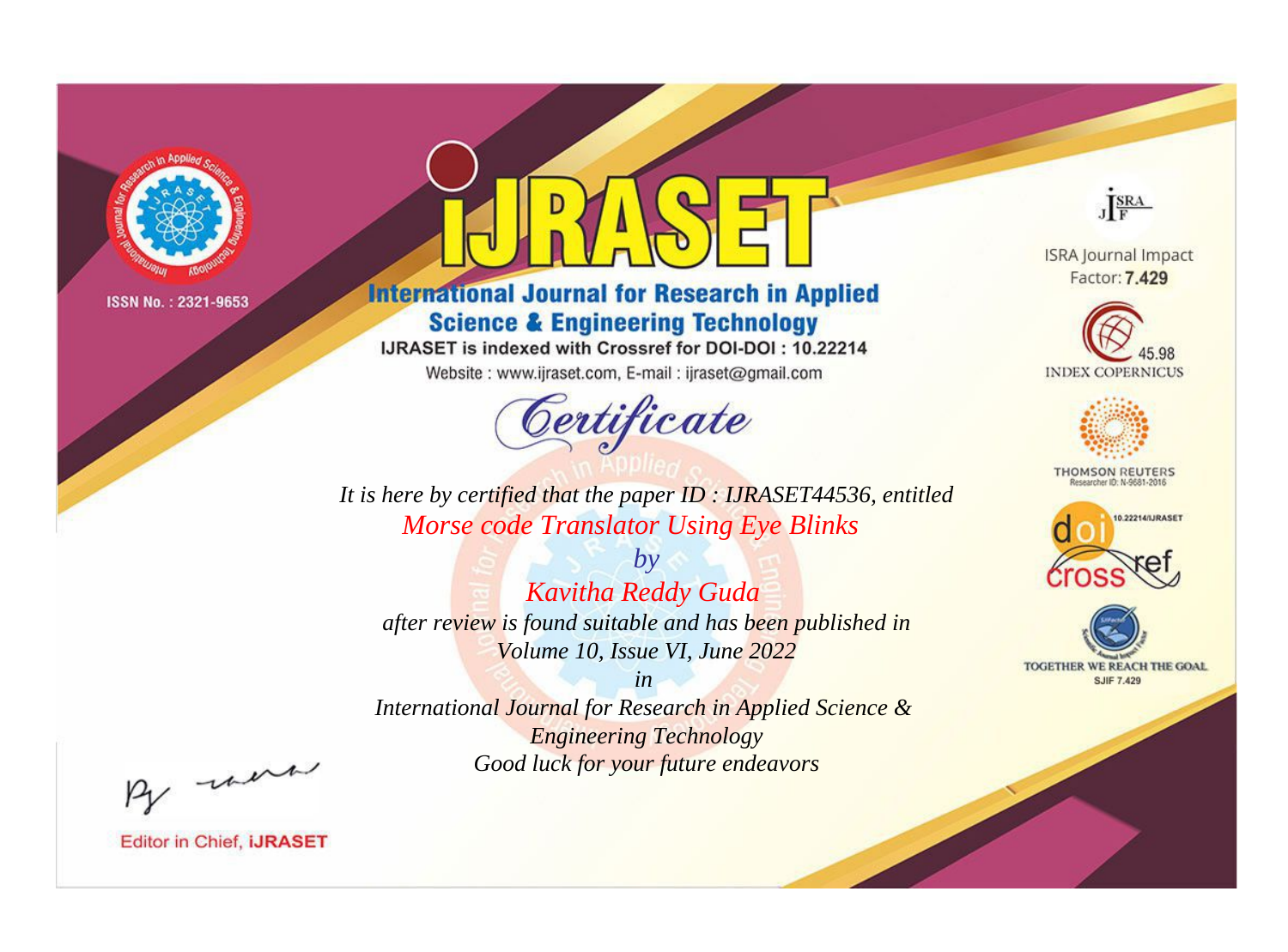

# **International Journal for Research in Applied Science & Engineering Technology**

IJRASET is indexed with Crossref for DOI-DOI: 10.22214

Website: www.ijraset.com, E-mail: ijraset@gmail.com



JERA

**ISRA Journal Impact** Factor: 7.429





**THOMSON REUTERS** 



TOGETHER WE REACH THE GOAL **SJIF 7.429** 

It is here by certified that the paper ID: IJRASET44536, entitled Morse code Translator Using Eye Blinks

 $by$ **Sainath Cheparthy** after review is found suitable and has been published in Volume 10, Issue VI, June 2022

 $in$ International Journal for Research in Applied Science & **Engineering Technology** Good luck for your future endeavors

By morn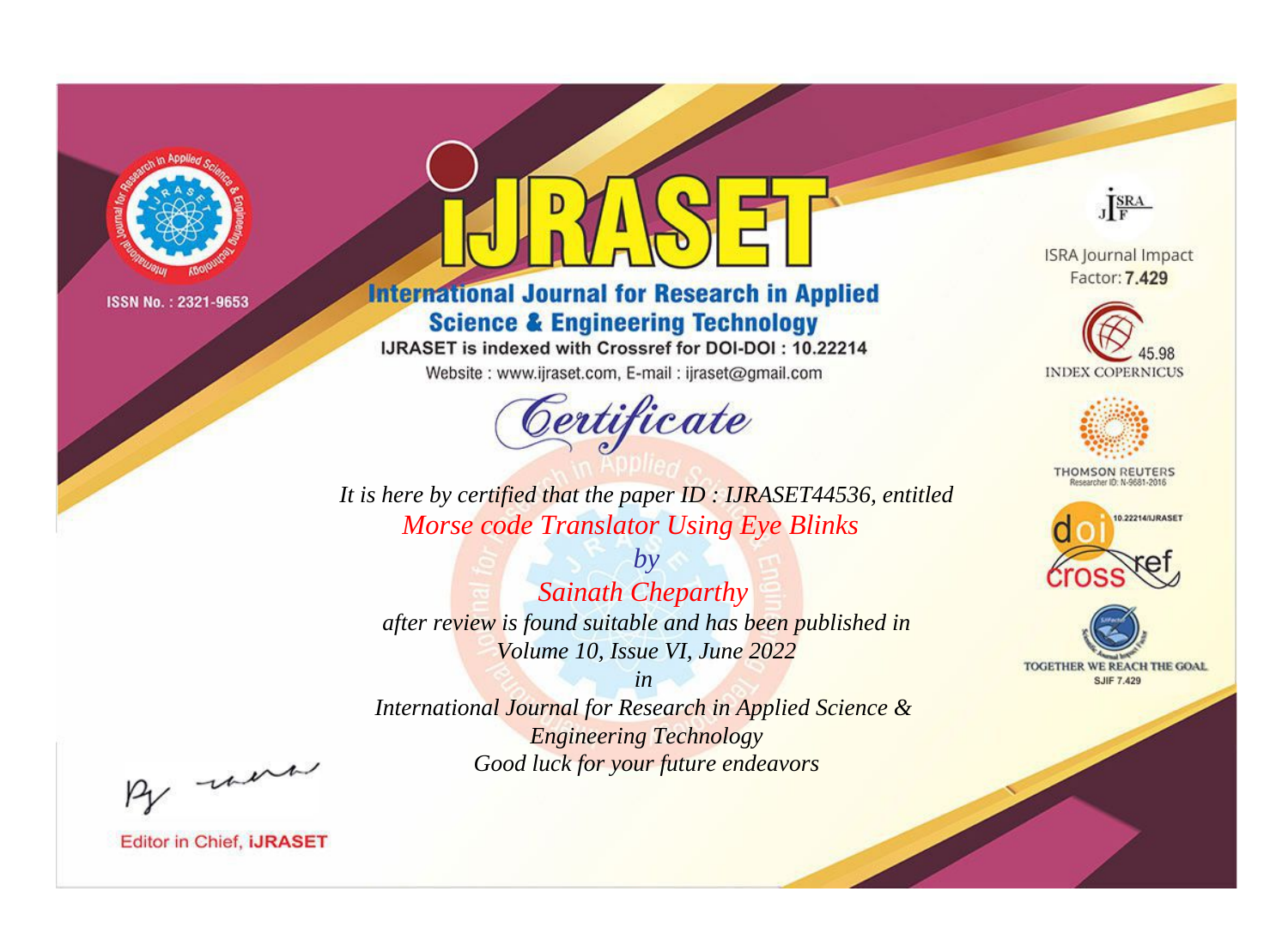

# **International Journal for Research in Applied Science & Engineering Technology**

IJRASET is indexed with Crossref for DOI-DOI: 10.22214

Website: www.ijraset.com, E-mail: ijraset@gmail.com



JERA

**ISRA Journal Impact** Factor: 7.429





**THOMSON REUTERS** 



TOGETHER WE REACH THE GOAL **SJIF 7.429** 

It is here by certified that the paper ID: IJRASET44536, entitled Morse code Translator Using Eye Blinks

 $b\mathbf{v}$ **Srikar Gangipally** after review is found suitable and has been published in Volume 10, Issue VI, June 2022

 $in$ International Journal for Research in Applied Science & **Engineering Technology** Good luck for your future endeavors

By morn